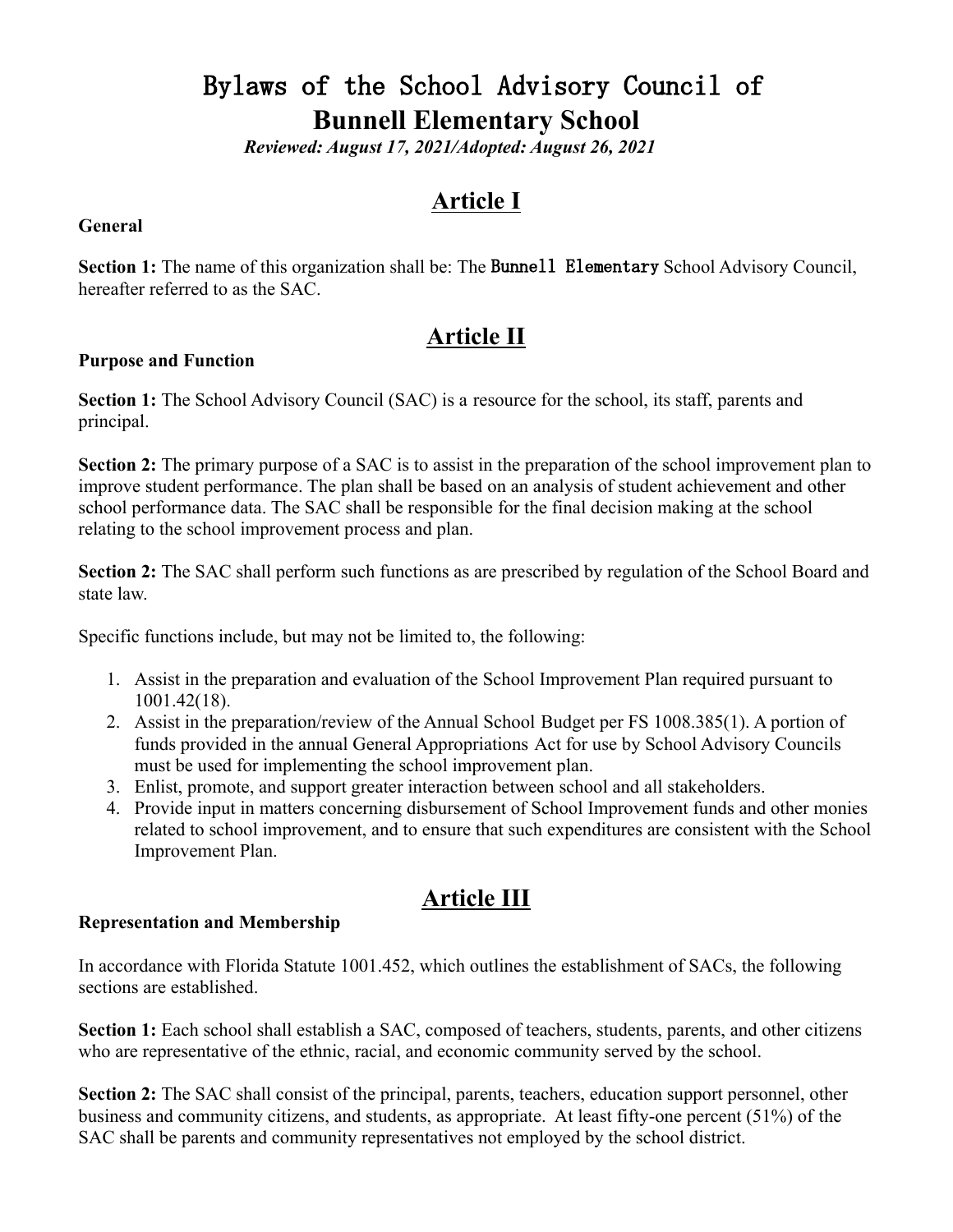# **Article IV**

### **Membership Selection**

**Section 1:** The SAC membership shall be constituted as follows:

- a. Teachers shall be elected by teachers;
- b. Parents shall be elected by parents;
- c. Education support employees shall be elected by education support employees;
- d. Business and community members will be selected by procedures established by the district school board that include means of ensuring wide notice of vacancies and of taking input on possible members from local businesses and the community at large.
- e. Replacement members shall be nominated by the principal and chairperson(s) with the approval of the council by a majority vote.
- f. The principal is automatically a voting member.

**Section 2:** Elected members shall serve on the SAC for a period of one (1) year. Appointed members shall serve on the SAC for a period of one (1) year. The SAC will approve the appointments through majority vote providing a quorum is present.

**Section 3:** Elections shall be held within four weeks of the start of the school year in conjunction with the first meeting.

**Section 4:** Each parent of Bunnell Elementary School will be notified of SAC elections in accordance with Fla. Stat. 286.011, "Public meetings and records; public inspection." aka "Sunshine Law".

**Section 5:** The SAC shall replace any member who has two unexcused, consecutive absences from SAC meetings that are noticed according to the procedures set out in these bylaws.

**Section 6:** All changes to the SAC membership will be sent to the Superintendent/designee to be presented to the School Board for final approval.

**Section 7:** The first meeting of the SAC will be held within four weeks of the start of school.

# **Article V**

### **Tenure**

**Section 1:** SAC members will serve a one-year term and will have the opportunity to be re-elected each school year (including office positions: chair(s), secretary, and treasurer).

**Section 2:** No member may miss more than two (2) unexcused consecutive SAC meetings. Members must notify the SAC Chair or Principal prior to a meeting in order to be excused. As required by Fla. Stat. 1001.452(1)(d)4, in the event of two unexcused consecutive absences from a properly noticed SAC meeting, the person's membership will cease and the SAC Chairperson shall arrange for the replacement of the member by election as specified in Membership Selection, and such individuals will fill the remainder of the terms to which they were elected.

**Section 3:** In the event a member resigns or is not eligible to be a member of the SAC, the Chairperson and Principal may appoint an appropriate member to the council for the remainder of the school year.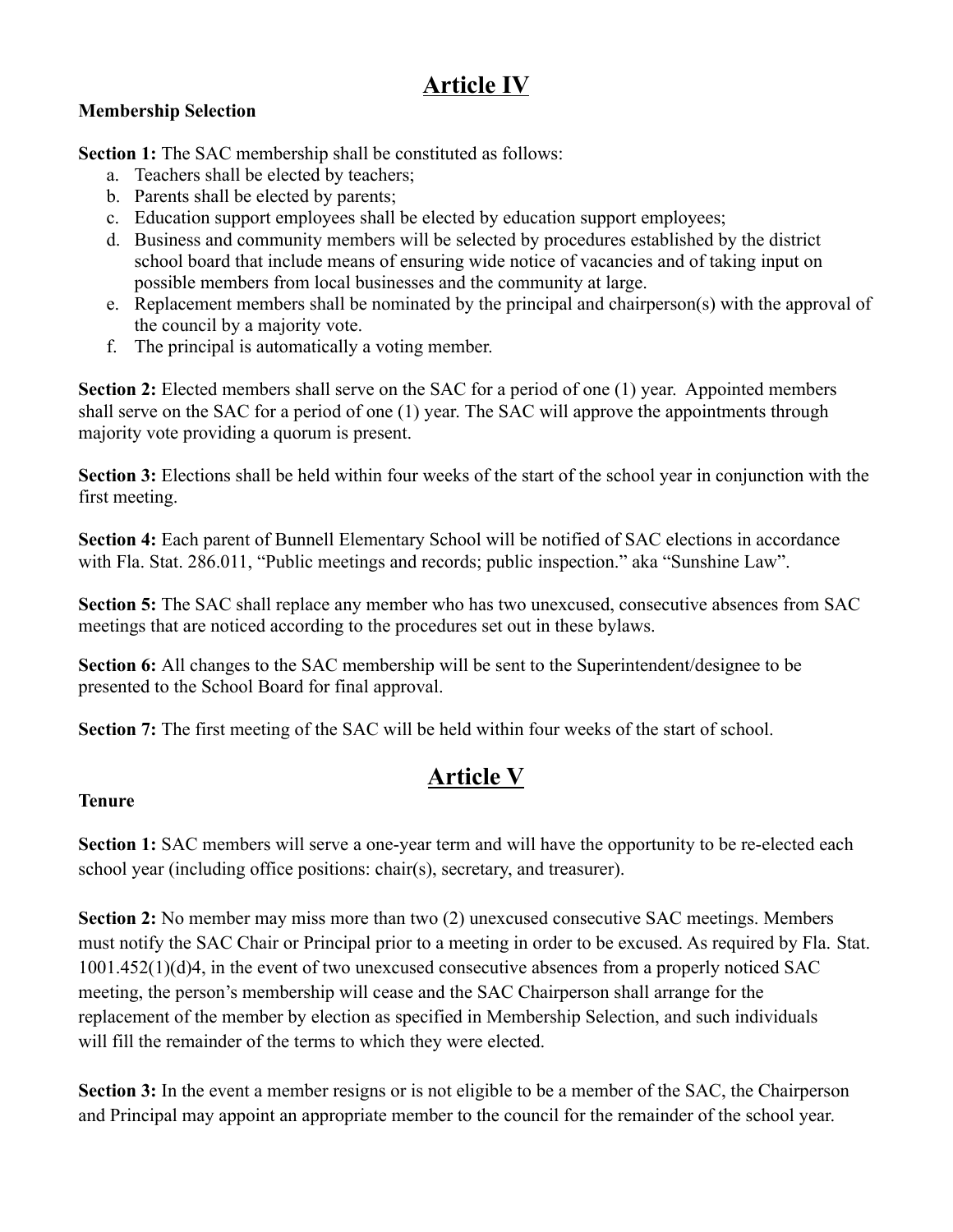## **Article VI**

#### **Meetings**

All SAC meetings shall be held in accordance with Florida Statutes 286.011 - "Public meetings and records; public inspection." At a minimum, the Sunshine Law requires reasonable public notice of three (3) days; openness of SAC meetings to the general public, in a location accessible to the public; and taking minutes of the meeting, which must be made available for public inspection following the meeting. This public notice is in addition to the minimum three (3) days' advance written notice required by Fla. Stat. 1001.452(1)(d)2 to all SAC members regarding any matter scheduled to come before the SAC for a vote.

**Section 1:** The first meeting of the SAC will be held within four weeks of the start of school.

**Section 2**: There shall be a council meeting at least eight times per year. The actual day and time shall be determined by the SAC members during the first regular meeting of the year to accommodate their schedules.

**Section 3**: The schedule of the SAC meetings for the year shall be decided upon by the members at the first regular SAC meeting of the school year. As required by Fla. Stat. 1001.452(1)(d)3, SAC meetings must be scheduled when parents, teachers, businesspersons, and members of the community can attend

**Section 4:** An agenda will be developed three (3) days in advance in writing to all members of the advisory council of any matter that is scheduled to come before the council for a vote.

**Section 5:** There will be at least 7 days advance written notice of any matter that is scheduled for a SAC vote.

**Section 6:** A quorum must be present before a vote may be taken by the School Advisory Council. A majority of the membership of the council constitutes a quorum.

**Section 7:** Minutes will be recorded at each SAC meeting, approved at the subsequent meeting and copies shall be forwarded to the Superintendent/designee.

**Section 8:** Subcommittees will be formed as needed as determined by the principal.

## **Article VII**

### **Duties**

**Section 1:** The SAC shall assist in the preparation and evaluation of the school improvement plan and the annual school budget.

**Section 2:** The SAC shall have total authority to determine how the school improvement funds are disbursed. A portion of funds provided in the annual General Appropriations Act for use by the SAC must be used for implementing the school improvement plan.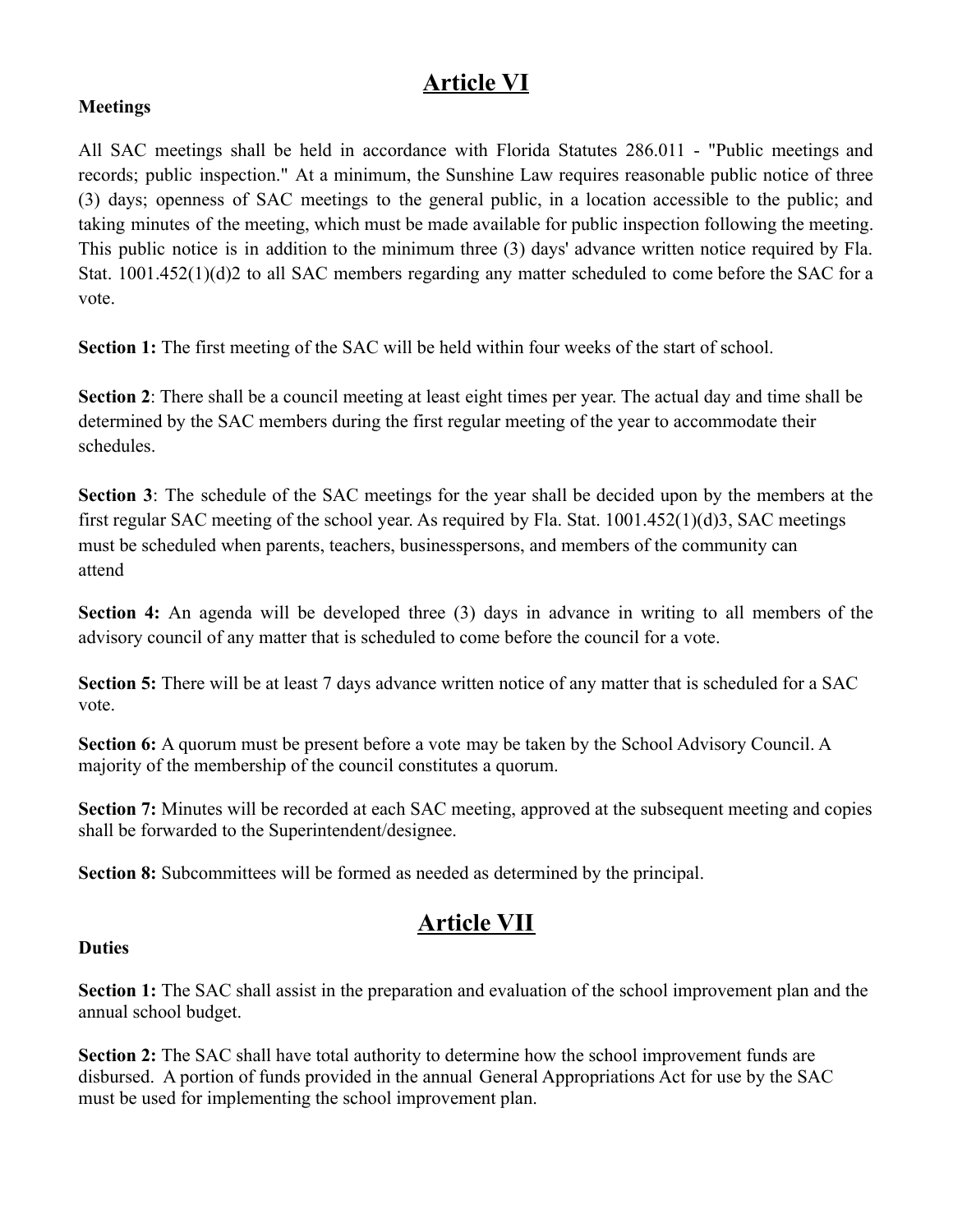# **Article VIII**

#### **Officers**

**Section 1:** Officers for the SAC will be the Chairperson (and Co-Chairperson if requested) and a secretary.

**Section 2:** The Principal will appoint the SAC Chairperson(s) from the elected members. The SAC will approve the appointment through majority vote providing a quorum is present.

**Section 3:** The SAC Chairperson, or Co-Chairperson, will work with the principal and SAC members to prepare an agenda for SAC meetings. The Chairperson, or Co-Chairperson, will conduct the SAC meeting,

### **Duties of Officers**

**Section 1:** *Chairperson.* The chairperson shall preside at all meetings of the Council.

**Section 2:** *Secretary.* The secretary shall keep minutes [available to the public per Fla. Stat. 286.011] of the meetings and shall be responsible for such correspondence as is delegated to him/her by the chairperson. The secretary shall also document activities, decisions, and attendance of the Council and its committees for accountability. The School Board will maintain a record of minutes of all SAC meetings, as required by Fla. Stat.  $1001.452(1)(d)5$ .

**Section 3:** *Treasurer.* The treasurer maintains SAC's financial reports in efforts to maintain transparency of revenues and expenditures to both the SAC and general school community.

### **Duties of Members**

**Section 1:** *Principal.* The principal shall provide information regarding the school educational plan, including the school budget. The role of the principal includes the development, through positive actions, of feelings of trust and mutual regard among the SAC, the community, and the staff. The principal arranges for presentations of interest to the SAC and encourages leadership from within the Council.

**Section 2:** *Faculty and School Staff Representative.* The members of the school staff shall represent the views and interests of the total school staff. They will act as resources for the SAC by making available specialized information about educational programs, innovative ideas, and available resources. School staff representatives serve as a communication link between the SAC and the school staff, informing others of actions and activities of the Council.

**Section 3:** *Parents, Business, and Community Representatives.* The parent, business, and community members of the SAC shall represent the view of the parents, citizens, and business and community organizations of the school community. They shall act as resource persons for the SAC in the areas of community-related issues that affect the school and its students. They shall serve as a communications link between the SAC, business, community, and parent groups.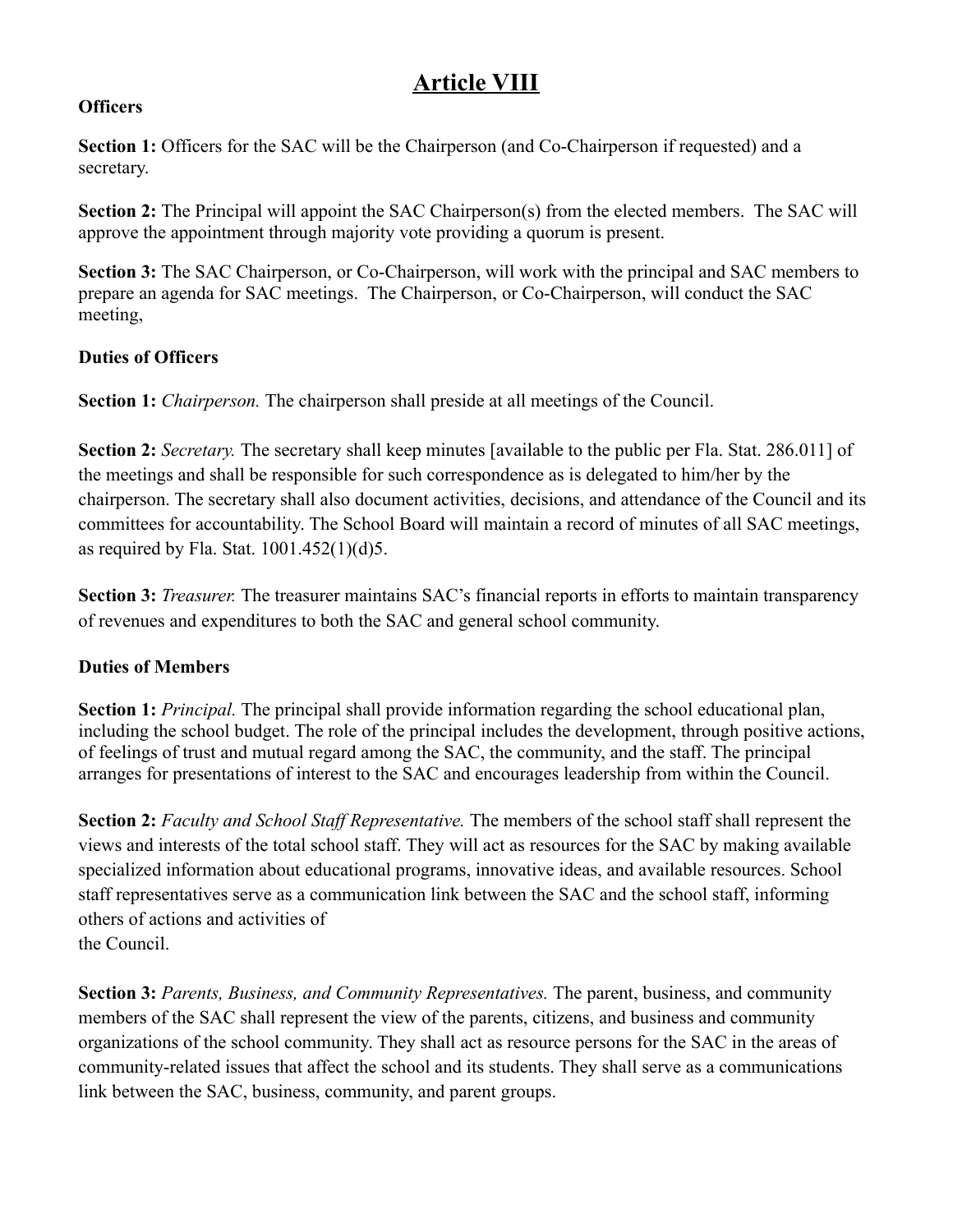## **Article IX**

### **Voting Body**

The SAC is the formal council that is responsible for voting upon and implementing the decisions for the organization. The SAC will be comprised of an elected membership and will require a quorum if any formal action is to be taken, as required by Fla. Stat.  $1001.452(1)(d)1$ . A quorum is a majority  $(50\% + 1)$ of the SAC membership. As required by Fla. Stat. 1001.452(1)(d)2, all SAC members will receive at least three (3) days' notice, in writing, including an agenda.

#### **Committees**

Committees are formed to research and make recommendations regarding specific areas that affect the organization. Committees may be constituted in several configurations.

## **Article X**

### **Rules of Order**

Roberts Rules of Order shall govern the SAC in all cases where they are not in conflict with these bylaws. Said rules may be suspended by a majority vote of the SAC providing a quorum is present.

#### **Voting**

**Section 1:** A vote will be the primary decision-making method to be used by the SAC.

**Section 2:** Quorum must be established at the beginning of each meeting in order for a vote to take place. 51% of the voting members present must approve or disapprove any actions requested.

## **Article XI**

#### **School Improvement Funds**

**Section 1:** A process will be developed by the SAC for expenditures of the School Improvement Funds.

**Section 2:** The Chairperson and Principal may authorize an expenditure of up to \$250 of the School Improvement Funds without prior approval of the SAC for urgent request. However, the item approved must be presented to the SAC at their next regularly scheduled meeting.

## **Article XII**

#### **Amendments**

**Section 1:** The bylaws may be amended at any regular meeting of the SAC committee by a two-thirds majority of the members present and voting. Written notice to the members of the proposed amendment shall be at least three (3) days prior to the meeting at which it is to be voted upon. A quorum is required at any meeting for action to be taken.